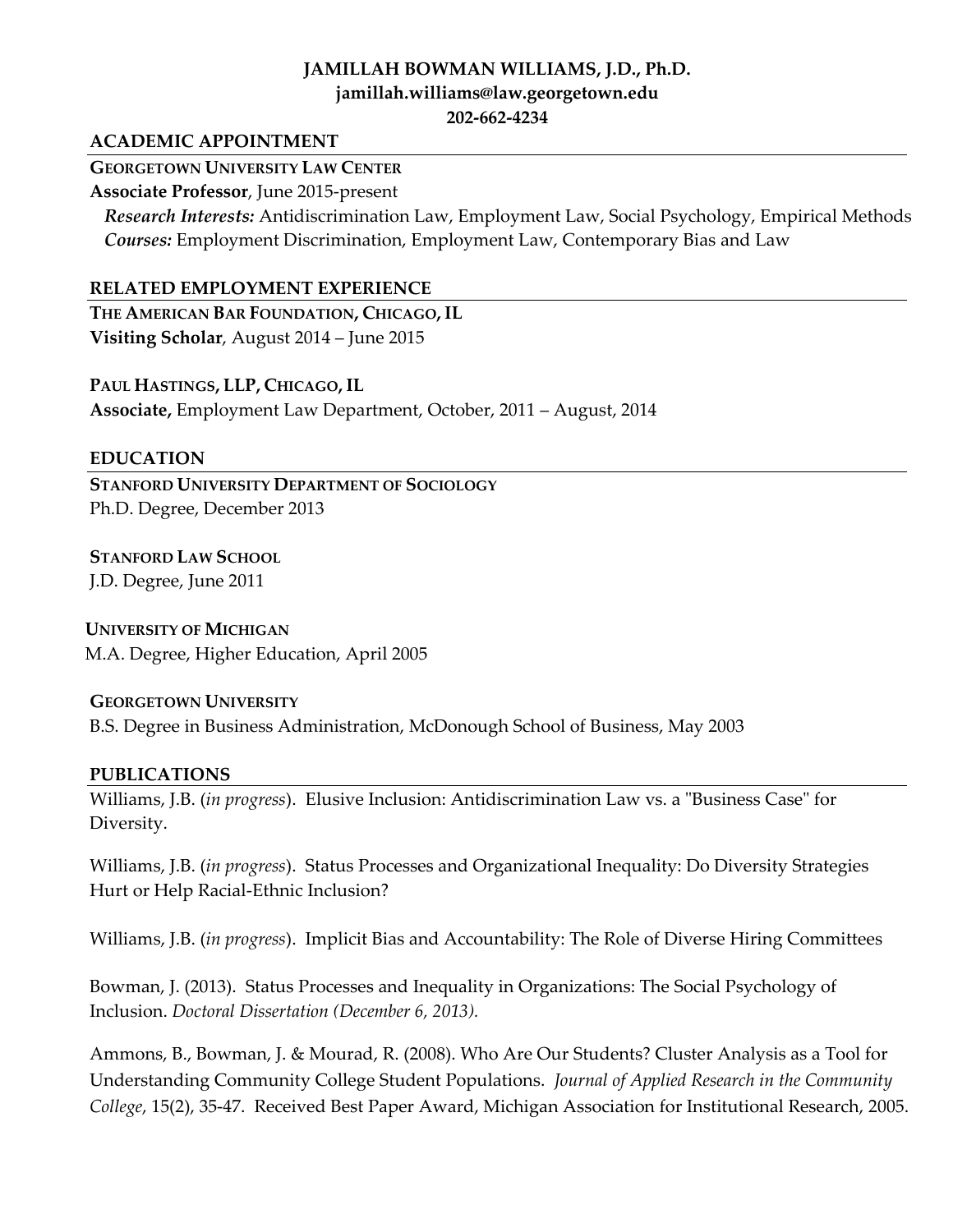## **SELECTED PRESENTATIONS**

"Contemporary Bias and the Call for Cultural Competence among Student-Athletes." Presented at Georgetown University, March 20, 2016.

"School Discipline and Policing: The Intersection of Implicit, Explicit, and Structural Bias." Presented at Georgetown University Law Center, November 16, 2015.

"The Social Psychology of Inclusion: Antidiscrimination Law and the Business Case for Diversity." Job Talk Paper presented at Georgetown University Law Center, January 13, 2015.

"Antidiscrimination Law and Legal Practice: Advice for Big Law Attorneys." Presented at Paul Hastings, LLP, Chicago, IL, July 2013.

"The Persuasive Effects of Different Cases for Diversity." Paper presented at the Research Group on Legal Diversity Conference, Northwestern Law School, May 11-12, 2012.

"Race and Group Process in the Twenty First Century." Presented at the Fellows of the American Bar Foundation Development Campaign for the Research Center on Diversity and Law, Chicago IL, September 15, 2011.

"Diversity, Antidiscrimination Law and the New Organizational Inequality." Paper Presented at Duke Law School, Durham, NC, May 20, 2011.

"Status Processes and Organizational Inequality: The Social Psychology of Inclusion." Paper presented at the American Sociological Association Annual Meeting, Atlanta, GA, August 16, 2010.

"Organizational Diversity Logics and Racial Inequality: Can Law Promote Social Change?" Paper presented at the Law and Society Annual Meeting, Chicago, IL, May 27, 2010.

"Diversity in the Legal Profession: The Law Student's Role in Reform and Social Change." Poster presented at Stanford Leading Matters Student Leaders Forum, Chicago, IL, April 17, 2010 and Building a Better Legal Profession National Conference, April 4, 2009.

### **SELECTED HONORS**

### *RESEARCH GRANTS*

**National Science Foundation,** Dissertation Improvement Grant, \$7,324 **Stanford Institute for Research in the Social Sciences,** A-REP Research Grant, \$800 **Stanford VPGE,** Diversity Dissertation Research Opportunity grant**,** \$2,000 **Stanford Institute for Research in the Social Sciences,** EDGE-SBE Research Grant, \$2,000 **Stanford Humanities and Sciences,** Graduate Research Opportunity Grant, \$3,500 **Stanford Department of Sociology,** Sociology Research Opportunity Grant, \$2,500